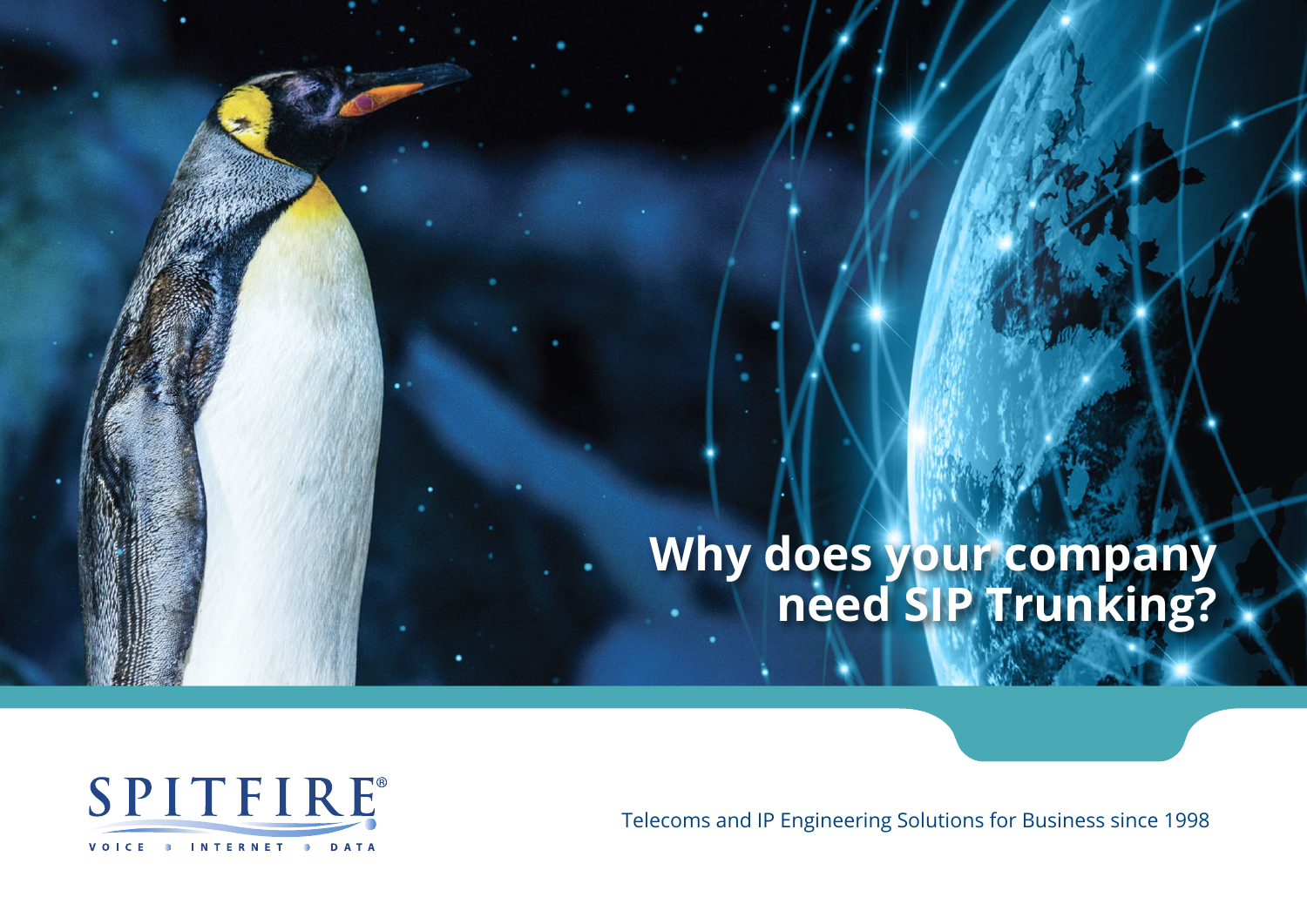*The emperor penguin has four layers of scale-like feathers to protect them from icy winds as cold as -60°C (-76°F) and blizzards of 200 km/h (124 mph) and is the only animal to inhabit the open ice of Antarctica during the winter*

**Take your telephony under your wing with our efficient SIP Trunks - allowing you to divert calls wherever, whenever.**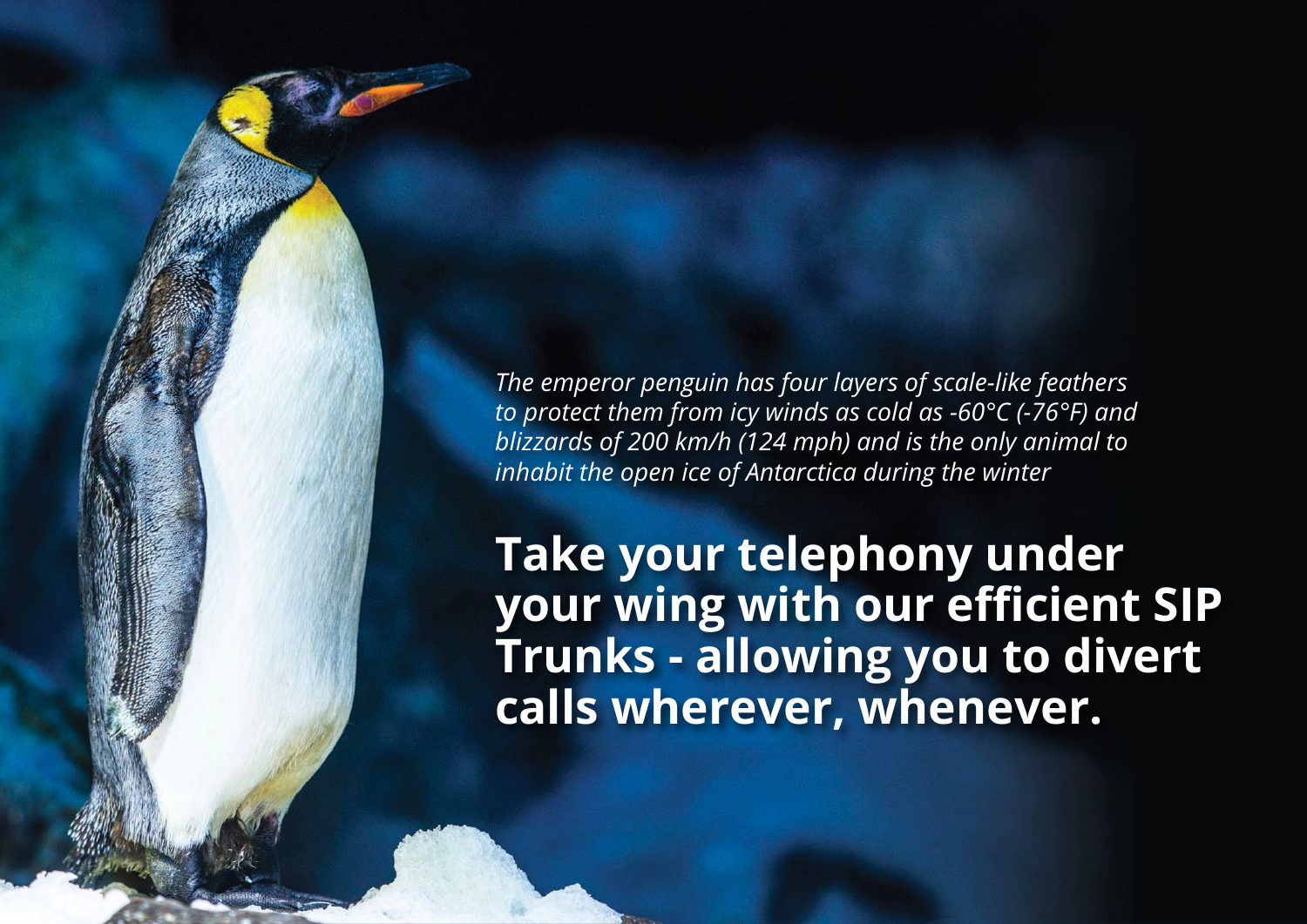### **WHAT IS SIP TRUNKING?**

SIP Trunks take advantage of the latest Internet technology to replace traditional telephone lines providing far more flexibility at a lower cost. They should be considered essential for all businesses who are driven by cost reduction, efficient working, resilience and flexibility. And let's face it, which businesses today aren't?

This paper explores the benefits of SIP Trunks whilst also explaining the technology and how to successfully implement it.

#### **SIP TRUNKING DEFINITION:**

*SIP trunking connects a telephone system to the national and international telephone network using the SIP (Session Initiation Protocol), SDP (Session Description Protocol) and other related protocols over an IP network. It is the modern replacement for ISDN telephone services, allowing customers to use the same IP connection for both their voice and data.*

The most common SIP applications are 'internet telephony' for voice and video calls, and instant messaging over 'Internet Protocol' (IP) networks.

As a far newer technology, SIP allows businesses to carry both voice and data on the same circuit, as opposed to ISDN which uses the traditional telephone network - an outdated and expensive system that uses a dedicated, expensive circuit and infrastructure for voice, completely separate to any IP circuits for Internet access and data communication.

SIP can be used to create a call over an IP circuit direct between your organisation and an ITSP who will then forward it onto the destination number.

To understand the power behind this protocol, you need to investigate the key factors that drive SIP Trunking (across all aspects of enterprise communications), along with the benefits behind this profitable investment.

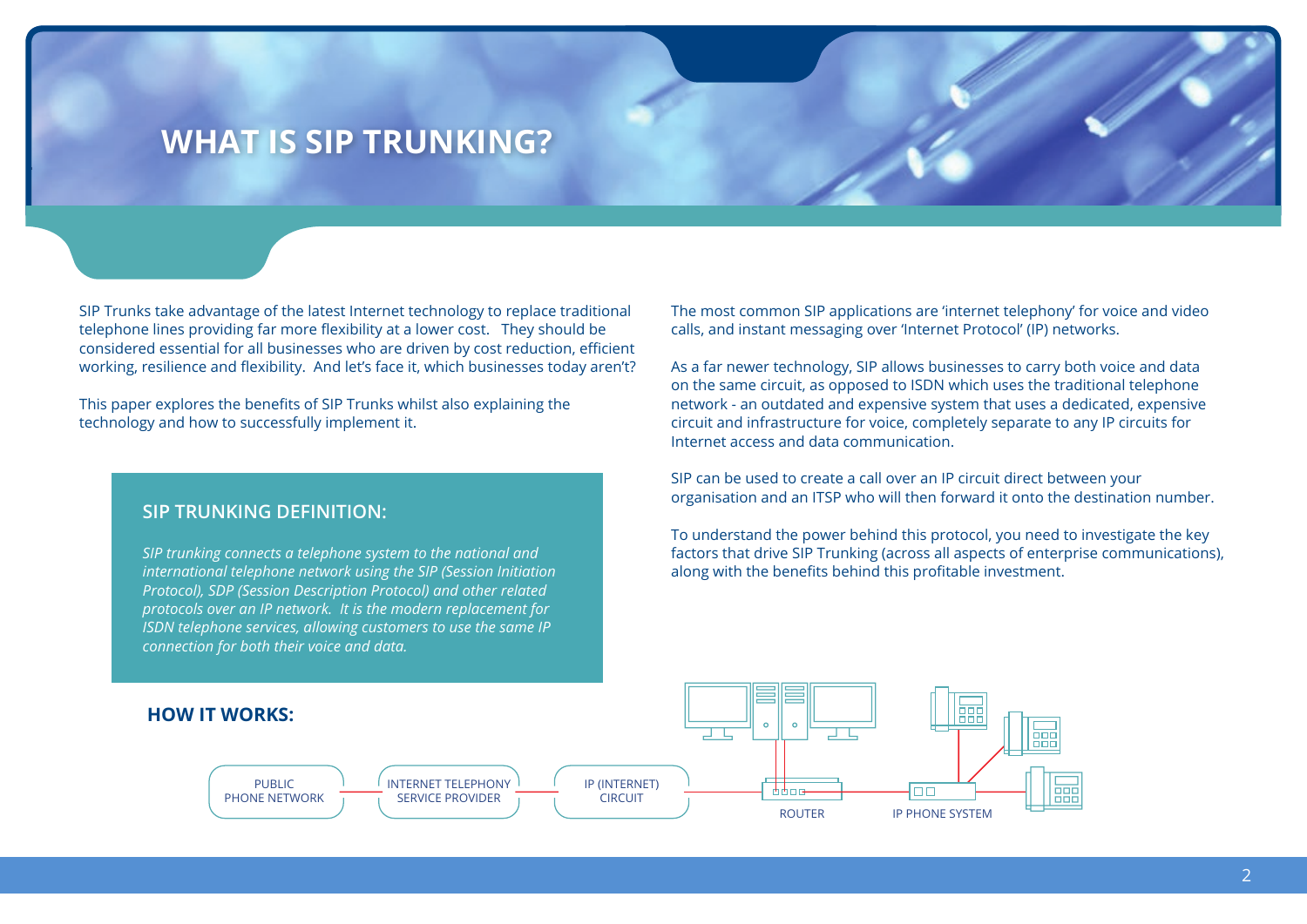## **LOTS OF BUSINESSES HAVE MOVED TO SIP TRUNKS. HERE ARE A FEW KEY FACTORS AND REASONS WHY SPITFIRE OFFERS THE ULTIMATE SOLUTION:**

With SIP trunks, your business can be several places at once - allowing you to channel multiple numbers from different exchanges into one telephone system.

#### **FURTHER BENEFITS INCLUDE:**

- *• Large savings on call charges and line rental.*
- *• Exceptional call quality, supported by Spitfire Voice Approved Internet Circuits.*
- *• An annual saving of up to £5,500 against ISDN30e rental, or up to £3,300 if a new IP circuit is required*
- *• SIP can also be used for communication between a telephone system and handsets, offering numerous benefits.*

**Spitfire** is one of the UK's leading Business VoIP and SIP specialists. We provide the products and services that you need when you're ready to ring the changes and move your telephone communications to SIP and the latest technology.

As per our experience, more than 90% of the main office telephone line installations we make are now based on SIP services – with cost savings of up to 77%.

#### *"Over 80% of ISDN lines will have moved to SIP by 2019, and with BT Group aiming to move all ISDN customers to IP by 2025, it's time for you to plan your move."*

So, if you're moving premises or opening a new office, our SIP and Business VoIP solutions ensure flexibility, business continuity, scalability (and more importantly) complete control over your own phone system.

- *\* 30 ISDN30e lines and 200 DDI numbers, Spitfire SIP Trunks are 47% less expensive with a wide range of back up options:*
- **•** *One year BT Retail ISDN30e with 30 channels and 200 DDI quota plus CLIP £602.06 per month.*
- **•** *Spitfire 3Mb Ethernet circuit, 30 SIP trunks and 200 DDIs £320 per month.*
- **•** *Saving over £275 per month, with guaranteed ISDN30e equivalent quality.*
- **•** *Should customer have suitable circuit, then Spitfire would save 77%. Spitfire cost = £140.00, so saving would be £462.06 per month or £5,544.72 per annum.*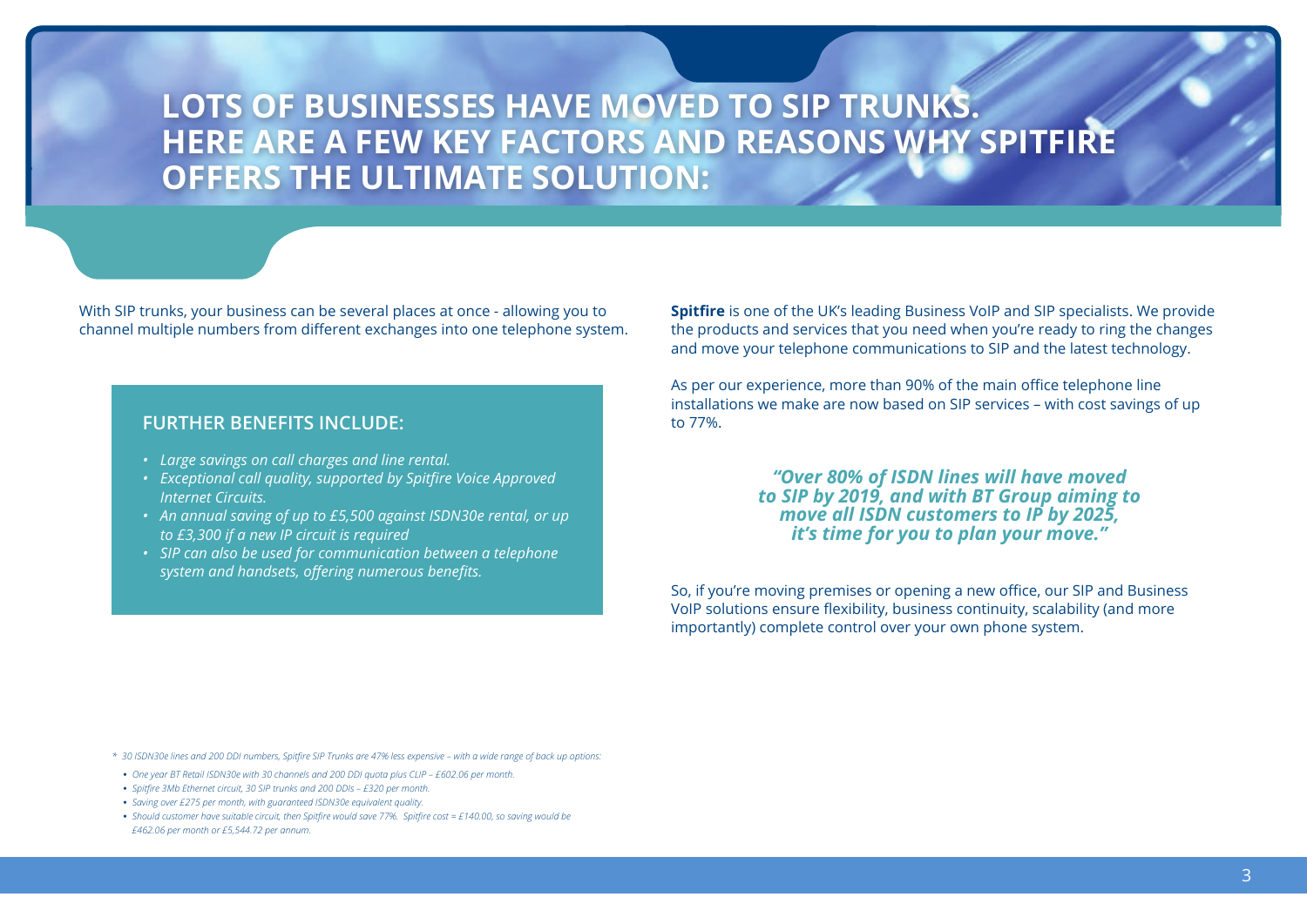### **WHY ARE SO MANY BUSINESSES MOVING TO SIP?**

You are not alone in thinking that SIP trunking may be a viable solution for your communications. More and more British businesses are beginning to realise the benefits of this form of connectivity. Here's why:

#### **It's (mostly) about the money:**

What's motivating businesses to replace their traditional telephone lines at such a fast rate? It's fairly simple. There are major savings in replacing traditional analogue and digital ISDN lines with SIP trunking. Switch from traditional telephone lines to Spitfire SIP trunks or Hosted PBX services, and you can enjoy cost savings of up to 77%\* compared with ISDN30e.

#### **There are no hidden costs:**

SIP trunking requires no long term contracts, or channel limits, meaning that you just pay for what you actually need - whether that is 1 trunk, 10, 30 or 200. Most service providers' pricing is clearly structured and transparent, without any hidden costs involved (although beware of long contract lengths).

If you have a suitable 'Ethernet' circuit you might be able to use this for carrying SIP trunks - eliminating the need for another circuit. Even if you do require a new or dedicated voice circuit, these are normally cheaper than ISDN lines in terms of installation and rental costs.

- *\* 30 ISDN30e lines and 200 DDI numbers, Spitfire SIP Trunks are 47% less expensive with a wide range of back up options:*
- **•** *One year BT Retail ISDN30e with 30 channels and 200 DDI quota plus CLIP £602.06 per month.*
- **•** *Spitfire 3Mb Ethernet circuit, 30 SIP trunks and 200 DDIs £320 per month.*
- **•** *Saving over £275 per month, with guaranteed ISDN30e equivalent quality.*
- **•** *Should customer have suitable circuit, then Spitfire would save 77%. Spitfire cost = £140.00, so saving would be £462.06 per month or £5,544.72 per annum.*

And, because SIP trunking is IP-based and bypasses the normal telephony network, ITSPs are charged less for carrying the calls. Some providers choose to pass on these savings to their customers, saving them large amounts on UK and international call charges. Beware that some providers charge more for SIP calls than traditional telephone calls, especially to less common destinations.

#### **Reduced installation or setup costs:**

SIP trunks require only a reliable, voice quality, IP circuit connected to the customer's telephony system.The simplicity and flexibility of SIP trunks allow providers to significantly lower their setup costs and pass savings to their customers, whilst also reducing the installation lead time.

#### **No need to replace your old phone system:**

SIP trunks normally need to connect to a SIP compatible telephone system. However if you have an old, legacy telephone system and do not wish to replace it, all is not lost - an inexpensive SIP gateway can allow you to benefit from SIP trunks without replacing your telephone system. So, whether you are looking to replace, or stick to your existing phone system - SIP trunks are the right choice for you.

#### **So the bottom line is, SIP trunking can save your business money.**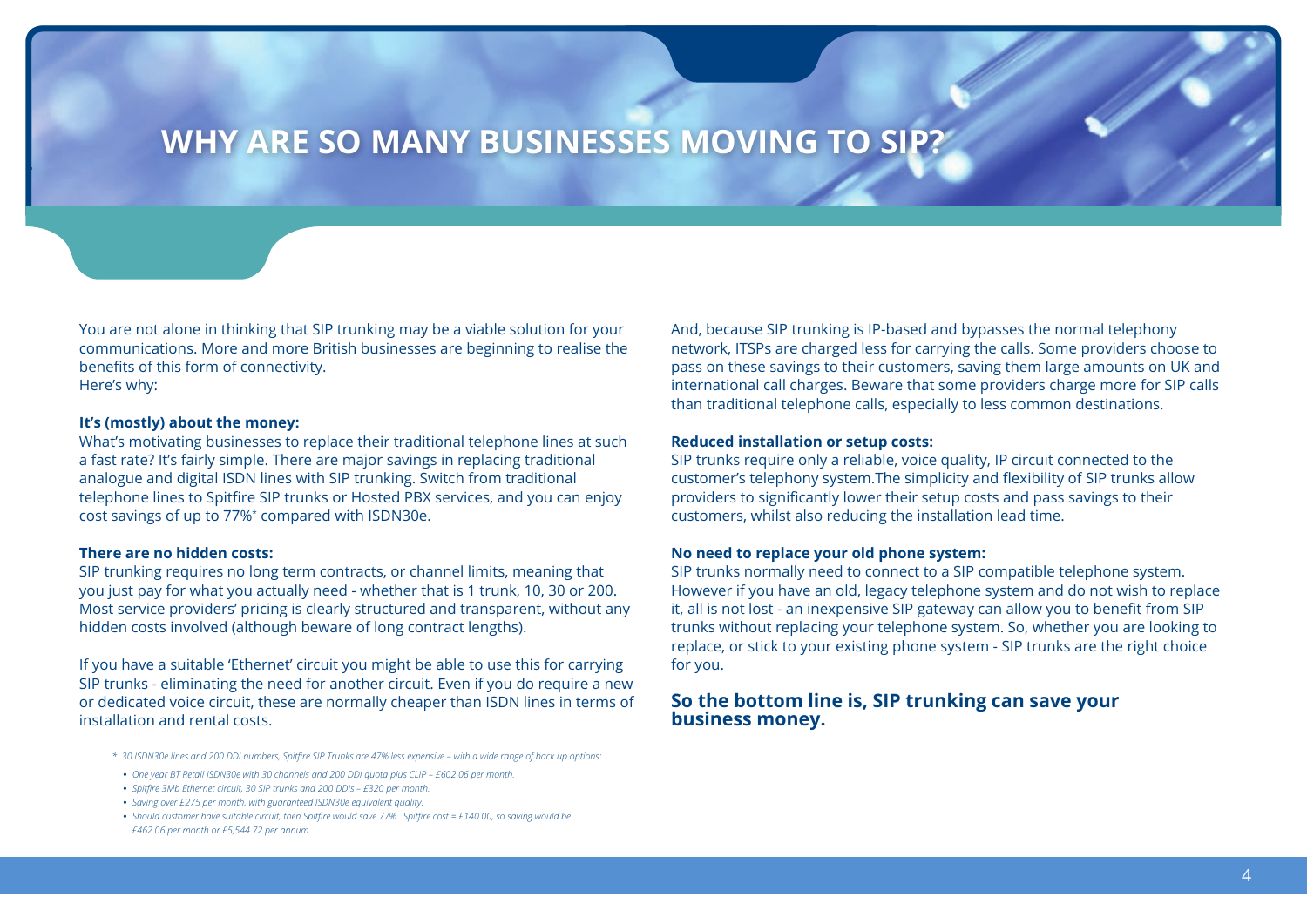



If you like the idea of combining all of your varied communications needs; whether email, instant messaging, voicemail, video conferencing and every day telephony into a single, manageable strategy, then SIP and IP telephony can be a huge enabler of the adoption of a unified communication strategy.

With SIP, your phone system talks directly to the public network, and with an appropriate telephone system, mobile apps can also connect directly back to the system using SIP (depending on your service provider and other factors). SIP also enables more devices to integrate with your network and user resources.



#### *SIP Trunking eliminates the requirement for a separate physical connection to a phone company.*

There are no hardware, wiring or circuit boxes to maintain connection to the PSTN if your phone system supports SIP. Reducing multiple phone lines into a single circuit drastically reduces charges for incoming lines. Because SIP trunks use IP circuits, they can even work seamlessly over a second back-up circuit for cost effective resilience.

Finally, SIP is a great option if you are considering making the move to Cloud. SIP often goes hand in hand with the majority of Unified Communication (UC) Strategies, as SIP trunks can connect to a Cloud based telephone system such as Spitfire's award winning 'SIP Communicator™' or 'Cloud 3CX' platform.



#### *SIP is highly scalable and flexible. How?*

#### **Flexibility:**

It's easy to add channels to your SIP trunk to cope with increased calls. A simple phone call or web-order will allow you to add channels quickly and easily. Compare that to the delay and disruption of having additional lines installed, and then having to upgrade your old PBX to handle more lines.

#### **Simplify Growth:**

SIP trunking makes it easier to add capacity to your VoIP and UC network when needed. Should you use a converged IP circuit to carry your SIP trunks, UC and data, you can simply allocate more or less bandwidth as needed. It is both easier and cheaper.

#### **Enable Cloud Based Services:**

SIP trunking makes it easier to connect to services that are hosted in the cloud. Since your voice and UC communications are entirely IP and SIP based, there's no longer a need to have applications delivered from a server connected directly to your IP PBX. Instead, a server could be located somewhere in the data centre of a cloud service provider. Cloud services typically cost less and are quicker to deploy (but do ensure that there is guaranteed bandwidth and QoS (Quality of Service) enabled between your data centre and SIP trunk provider).

#### **The beauty of SIP is that it is easy to scale up or down depending on your business requirements.**

This is extremely pertinent to companies anticipating a great period of growth, or the opposite. The ability to quickly add extra trunks as needed (depending on the volume of calls made and received) is what makes SIP trunking stand out for companies that are looking to increase their capacity to call out and receive calls simultaneously.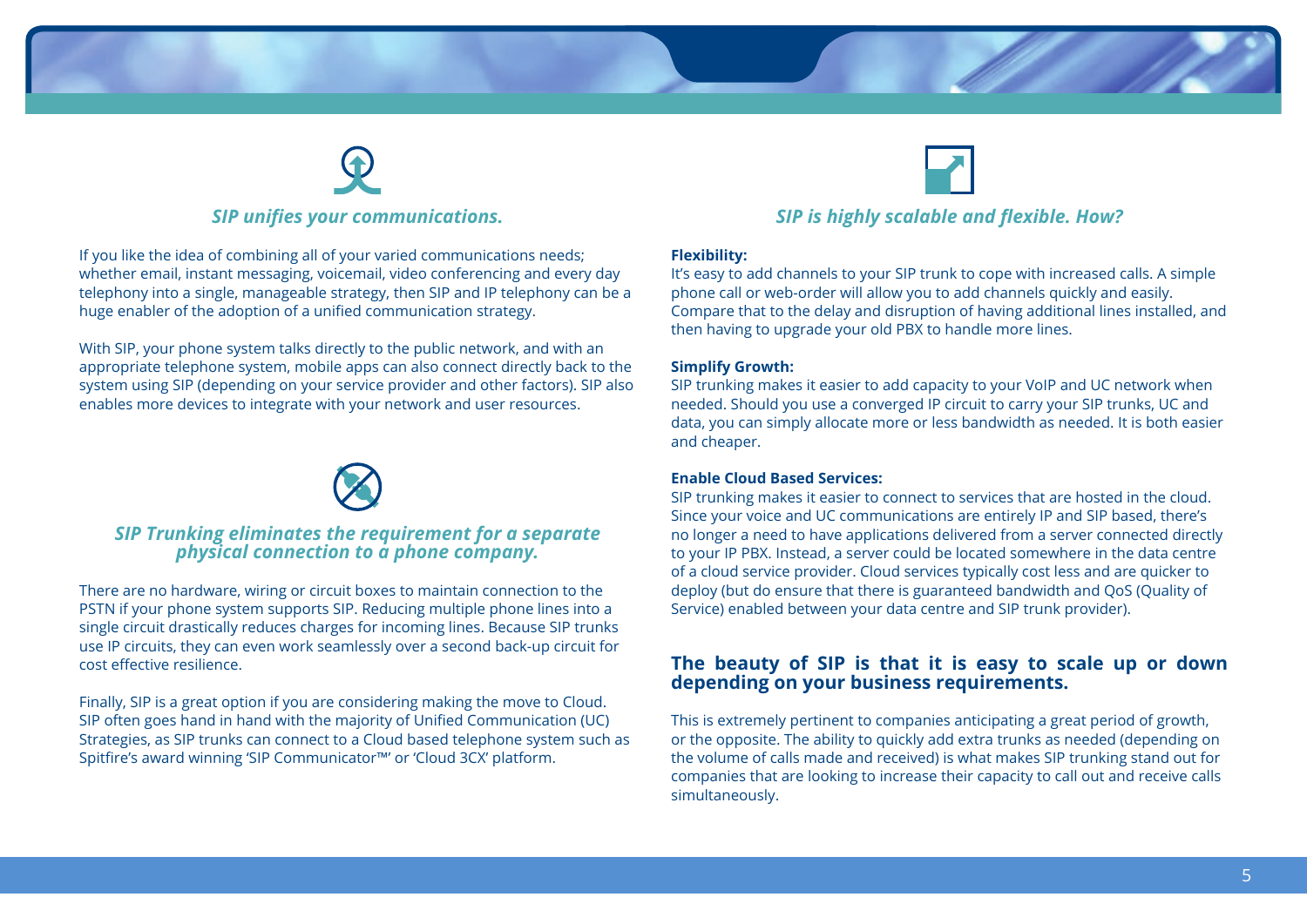

## *SIP allows you to be flexible with your numbers.*

Without SIP, your numbers are no longer tied to your local BT exchange. This provides a number of benefits:

#### **Move office and keep your numbers:**

Existing analogue and ISDN based telephone numbers can be kept and ported to the ITSP to allow delivery to the SIP trunks without forwarding charges, or the costs and disruption associated with changing telephone number.

#### **Choose numbers from any exchange area:**

New numbers can be allocated from any exchange where required. For example: A business outside Birmingham which is targeting Birmingham customers could still have a Birmingham 0121 telephone number, giving it's customers the perception that it is a truly local business. There are no limits to such numbers, you could literally have a local number anywhere in the UK, from Aberdeen to Aberystwyth, Belfast to Brighton. Pricing for such numbers varies widely, but some ITSPs charge as little as £1 per month for 10 numbers.

#### **Use existing or new non-geographic numbers:**

You might prefer to choose an 0300, 0800 or other non-geographic number. You will find the costs are far lower using SIP trunks than traditional telephone lines.

Best of all, the benefits of flexible numbering don't just apply to inbound calls. SIP trunking also allows for the easy manipulation of outbound numbers - so if you have an office in London but need your calls to go out on a Bristol based number, it's as easy as 1 2 3.

#### **Free your workforce:**

The benefits of SIP numbering can even apply to your mobile workforce. Using an appropriate SIP enabled telephone system, inbound geographic numbers can ring on a mobile device and users with smartphones can make calls as a particular number - no matter where the user's location. This is far more professional than giving out mobile numbers and provides complete flexibility. **Unlimited capacity:** Spitfire SIP Trunks provide unlimited concurrent call capacity unlike ISDN2e which has just two channels per circuit and ISDN30e which is limited to 30 channels per circuit. With no limitations or restrictions, you can say goodbye to capacity planning and long lead times waiting for new circuits to be installed.



#### *Make your network more reliable and resilient.*

A SIP trunking solution puts much of the heavy lifting of routing and completing calls and sessions into hardened, redundant ITSP data centres off your site, instead of distributing it to a number of local phone exchanges and on local circuit-switched ISDN connections. The result is that when something bad happens like power outages, natural disasters, etc. it is easy to reroute calls to other locations.

SIP trunking also makes it easy for those businesses who require this level of redundancy to work with SIP trunking ITSP's who provide separate resilient SIP networks. So, in the unlikely case that the ITSP's primary network goes down, it's easy to automatically reroute traffic through an alternative network, ensuring that your business is never left without connectivity. Some ITSPs go one step further and provide trunks using completely different wholesale networks, thus increasing resilience yet further.

#### **Increases your competitive edge:**

To remain competitive in a world that moves incredibly quickly, individuals and businesses need to stay ahead of the technological curve. SIP and SIP trunking can make this happen.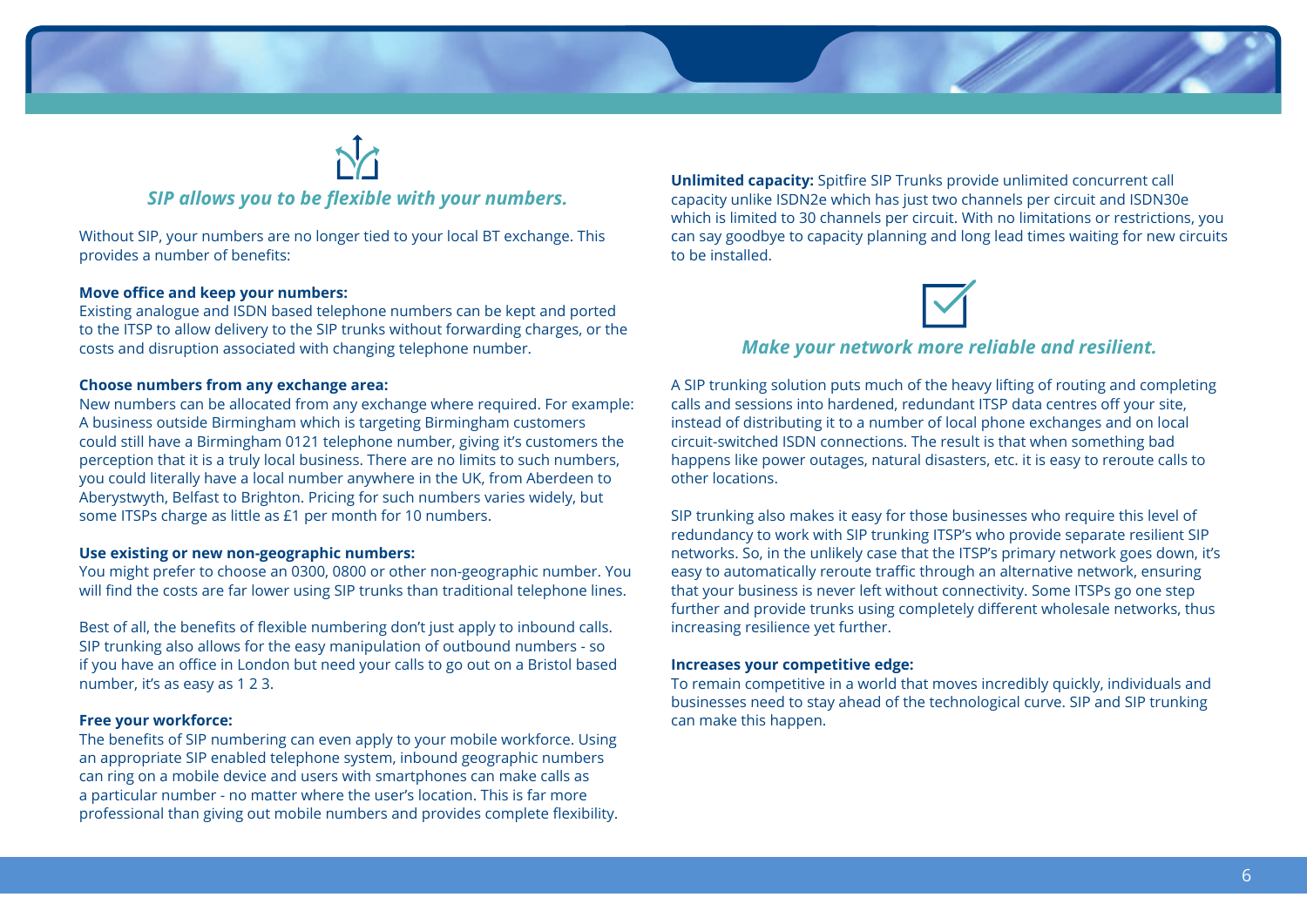#### *Upgrading Internet connectivity:*

SIP Trunks have many benefits, but if not properly implemented they will cause all sorts of issues for you and your business. Before choosing your SIP trunk provider, ensure that you have considered your Internet circuit. The success of SIP trunks over the long-term will be determined largely on the circuit which you choose. There are some major pitfalls to avoid - here are the do's and don'ts:



**1.** Ensure that the circuit is designed for carrying uncompressed voice. Normal business broadband is not! For a circuit to be deemed suitable for carrying voice it needs to have performance guarantees equal or better than the metrics below as otherwise poor quality, robotic, clipped calls may result, or even worse – no calls at all!

- Bandwidth guarantees allowing 110Kb per call up and down on Broadband and 88Kb on Ethernet.
- Less than 1% of packet-loss (the amount of data which never arrives).
- Less that 150 ms latency (the delay which data experiences as it traverses the circuit).
- Less than 30 ms jitter (the variation in delay it is this which is the greatest enemy of good quality calls).

Some circuits might provide these guarantees on average, which is no good – they have got to be maximum guarantees.

**2.** Check that the circuit you are using is configured for carrying voice. A circuit might be 'voice approved or capable' but has it been correctly configured? (For example: An Ethernet (leased line) will need to be configured to prioritise voice ahead of data to ensure voice quality is perfect.This is known as QoS and is more complex than flicking a switch.)

**3.** Ask your ITSP to confirm that your call will not be carried over the public Internet. There should be a private connection between the voice network and chosen circuit provider, to ensure high call quality and, most importantly, security. You don't want your calls travelling over the Internet for anyone to snoop into, and neither do you want to suffer from poor call quality due to a bottleneck on the Internet (over which you and your provider has no control).

### *Don't:*

**1.** Risk using normal business broadband. Sadly this includes Fibre Broadband, aka, 'VDSL' or 'BT Infinity', as this does not provide voice quality guarantees. It might work most days, but when it causes poor quality calls, your provider will not be able to fix it as the circuit provider will not accept poor quality calls as a fault.

**2.** Mix voice with any other kind of data on Broadband circuits as it is not possible to configure Broadband for QoS, to prioritise voice ahead of data for both outbound and inbound traffic. This applies to all Broadband types, including circuits which are designed to carry voice.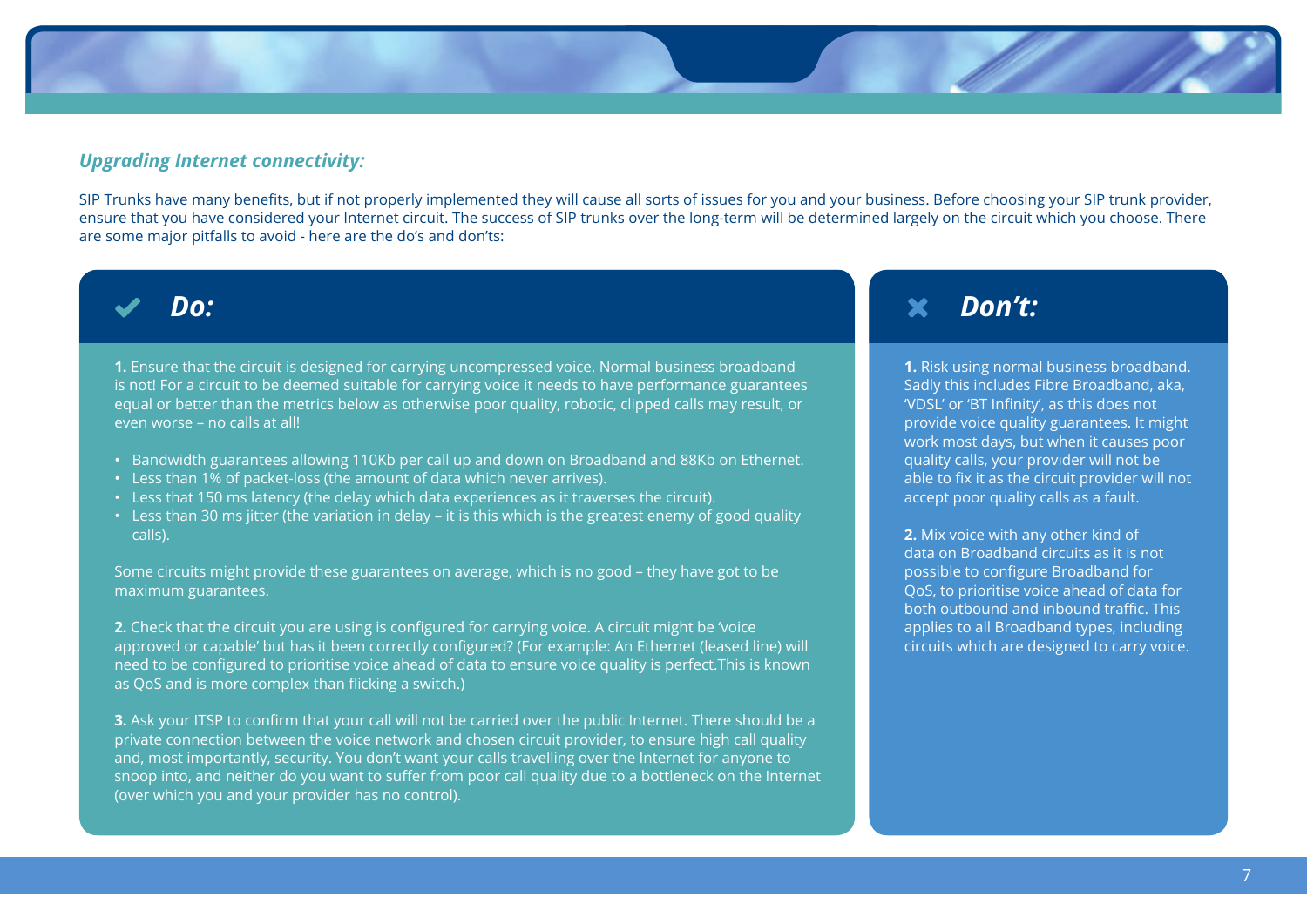#### *Other factors to consider:*

#### **Number porting:**

Check with your ITSP that they are able to port your telephone number to their network. The answer should be yes, regardless of whether your numbers were originally with BT or any other provider, but there might be some product limitations for non-BT numbers.

An important task is to agree exactly when your numbers will be ported. This should be done Monday to Friday and is normally done early in the morning.

#### **Telephone system interoperability:**

You should also check that your chosen provider has carried out full interoperability testing between your telephone system and their SIP trunks. There are dozens of ways in which SIP can be implemented and whilst a phone system might be "SIP compatible", this doesn't mean that all features will work on all SIP trunk providers. For example: Diverts might not work, or numbers might not be correctly displayed.

Don't accept them telling you that you need to run all the checks yourself – unless of course you are an advanced IP telephony engineer (and ensure that they can give you a guide to configuring your system).

If your telephone system is not compatible with SIP trunks, don't be bullied into buying a new phone system to take advantage of SIP Trunks. There might be other reasons for buying a new phone system, but so long as it currently supports ISDN, it can be made to work through a gateway properly configured by your provider.

#### **Resilience:**

SIP trunking with VoIP can potentially increase reliability of services by providing improved redundancy. When system failures and emergencies occur, SIP Trunking providers can reroute services to a redundant data line, or forward the PBX to mobile phones to keep your business up and running.

# **READY FOR SIP TRUNKING? SIGN UP NOW Sign up**